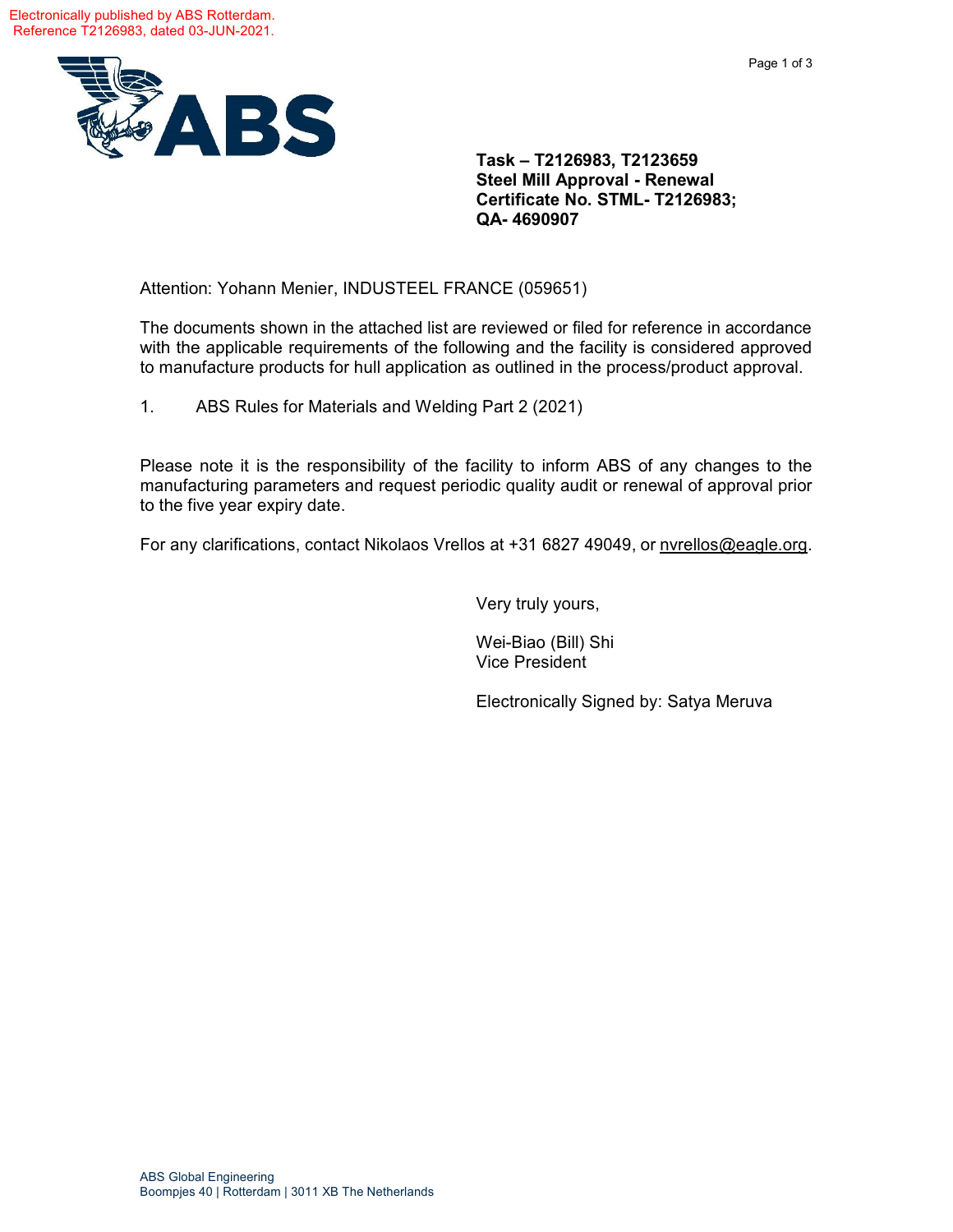## Documents List

| Drawing No.                                                                          | Rev.<br>No. | <b>Title</b>                       | <b>Status</b>                                             |  |  |  |  |
|--------------------------------------------------------------------------------------|-------------|------------------------------------|-----------------------------------------------------------|--|--|--|--|
| <b>EQ70</b><br>Manufacturing data<br><b>ABS</b>                                      |             | Statistical Data 2016-2020         | Reviewed                                                  |  |  |  |  |
| <b>Client Confirmation</b>                                                           |             | No NCR and No Changes              | Reviewed                                                  |  |  |  |  |
| <b>EH36</b><br>Manufacturing data<br><b>ABS</b>                                      | Ξ.          | Statistical Data 2016-2020         | Reviewed                                                  |  |  |  |  |
| 9001<br>2020-<br>ISO -<br>2023                                                       |             | Supporting Information             | <b>ABS</b><br>Filed<br>by<br>for<br><b>Reference Only</b> |  |  |  |  |
| PO 589535                                                                            |             | <b>Purchase Order</b>              | Filed<br>by<br><b>ABS</b><br>for<br>Reference Only        |  |  |  |  |
| Signed_Application<br>for Approval                                                   |             | Supporting Information             | for<br>Filed<br>by<br><b>ABS</b><br>Reference Only        |  |  |  |  |
| 25928                                                                                |             | Non ABS Grade                      | Filed<br>by<br><b>ABS</b><br>for<br>Reference Only        |  |  |  |  |
| IND-MAQ-00-<br>Edition 15<br>dated<br>18-01-19                                       | 0           | <b>Quality System Manual</b>       | Reviewed                                                  |  |  |  |  |
| Correspondence                                                                       |             | <b>Client Comments</b>             | Correspondence                                            |  |  |  |  |
| <b>MTR</b>                                                                           |             | Endorsed by ABS UNION<br>ST 174373 | Filed<br>by<br><b>ABS</b><br>for<br><b>Reference Only</b> |  |  |  |  |
| An electronic copy of the documents appropriately stamped will be returned by FTP/e- |             |                                    |                                                           |  |  |  |  |

mail.